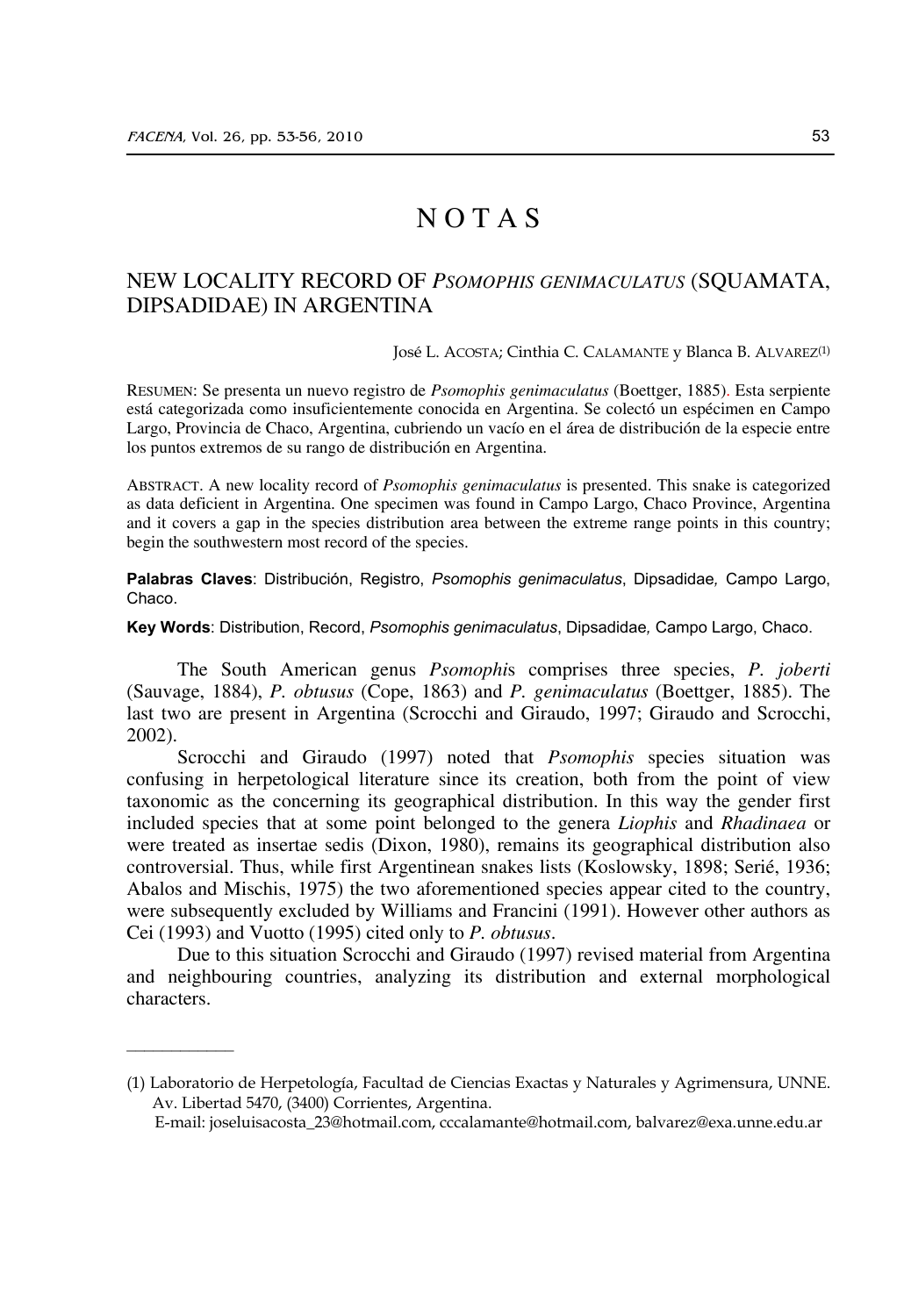These authors refered five specimens of *P. genimaculatus* from the "Chaco" phytogeographic region of northern parts of Argentina. Three of these specimens from the East of Salta province are deposited in the Herpetological Collection of the Miguel Lillo Institute (FML 02614, 02613, 02674). Another one, collected in the western part of the Formosa province, is deposited in the Herpetological Collection of the Universidad Nacional del Nordeste (UNNEC 04938). The fifth specimen is labeled with "Corrientes" without further data, and stored in the Museo Argentino de Ciencias Naturales "Bernardino Rivadavia" (MACN s/n). The authors suppose that this information probably corresponds to Corrientes city, the capital of the province.

 Lions and Alvarez (1997) published the first record of *P. genimaculatus* from the Formosa Natural Reserve, Bermejo Department belonging to the western "Chaco" phytogeographic region (Cabrera, 1976).

 Recently Nenda (2007) found a further specimen of *P. genimaculatus* (MACN 38836) in Comandancia Frias, General Güemes Department, in the northwestern part of Chaco province.

 Summarizing, there are few records of *P. genimaculatus* in Argentina, therefore its conservation status in this country remains data deficient (Scrocchi *et al.*, 2000).

Here we present a new locality record of *P. genimaculatus* from Chaco province.

It is based on a single female juvenile specimen; which was collected in Campo Largo (26°45'18"S, 60°43'37"W), Independencia Department, on December 29<sup>th</sup>, 2005 by Jose Luis Acosta and Cinthia Calamante.

 This specimen, presents snout vent length (SVL) 147,5 mm and tail 33,35 mm length and is now deposited in the Herpetological Collection of the Universidad Nacional del Nordeste (UNNEC-08644) (Fig.1).



**Fig. 1**: *Psomophis genimaculatus*. Campo Largo, Chaco (UNNEC-08644). Photograph by Victor Zaracho.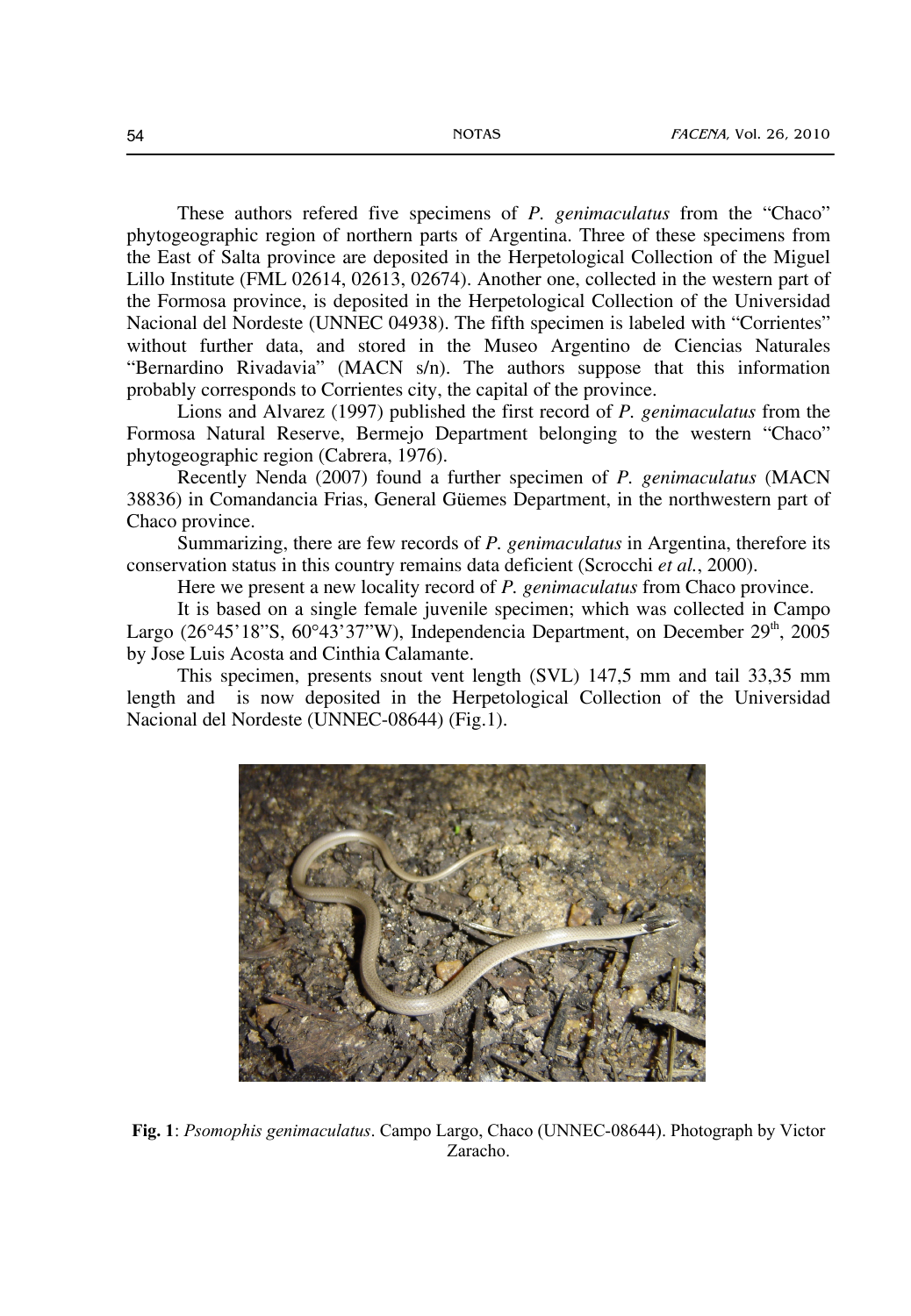

**Fig. 2**: Geographic distribución of *Psomophis genimaculatus* in Argentina based in Giraudo and Scrocchi (1997), Lions and Alvarez (1997) and Nenda (2007). The black square indicates the probable location of Corrientes. The star indicats the new record from Campo Largo, Chaco province.

It is based on a single female juvenile specimen; which was collected in Campo Largo (26°45'18"S, 60°43'37"W), Independencia Department, on December  $29<sup>th</sup>$ , 2005 by Jose Luis Acosta and Cinthia Calamante.

 This specimen, presents snout vent length (SVL) 147,5 mm and tail 33,35 mm length and is now deposited in the Herpetological Collection of the Universidad Nacional del Nordeste (UNNEC-08644) (Fig.1).

 The individual was caught under a tree trunk on a hot and cloudy morning time. Temperature was 28.2ºC, and there was a heavy rain before. The habitat was a xerophytic dry forest, seriously affected by deforestation (due to agricultural use), and belongs to the transitional zone between the semi-arid western and the wet eastern Chaco province (Cabrera, 1976).

 This record extends the known distribution range of the *P. genimaculatus* about 280km to the southeast (compared to the specimen found in Comandancia Frias; Nenda, 2007) and about 200 km to the west (Corrientes; Scrocchi and Giraudo, 1997) filling a gap in the distribution of the species (Fig. 2)

 This recently found specimen of *P. genimaculatus* shows typical scale patterns (Myers and Cadle, 1994): 17-17-15 dorsal rows; 1 loreal; 1 preocular; 2 postoculars; 1-2 temporals, 8 supralabials:  $4<sup>th</sup>$  and  $5<sup>th</sup>$  touching eye; 10 infralabials; 198 ventrals; a divided anal scale; and 57 subcaudals.